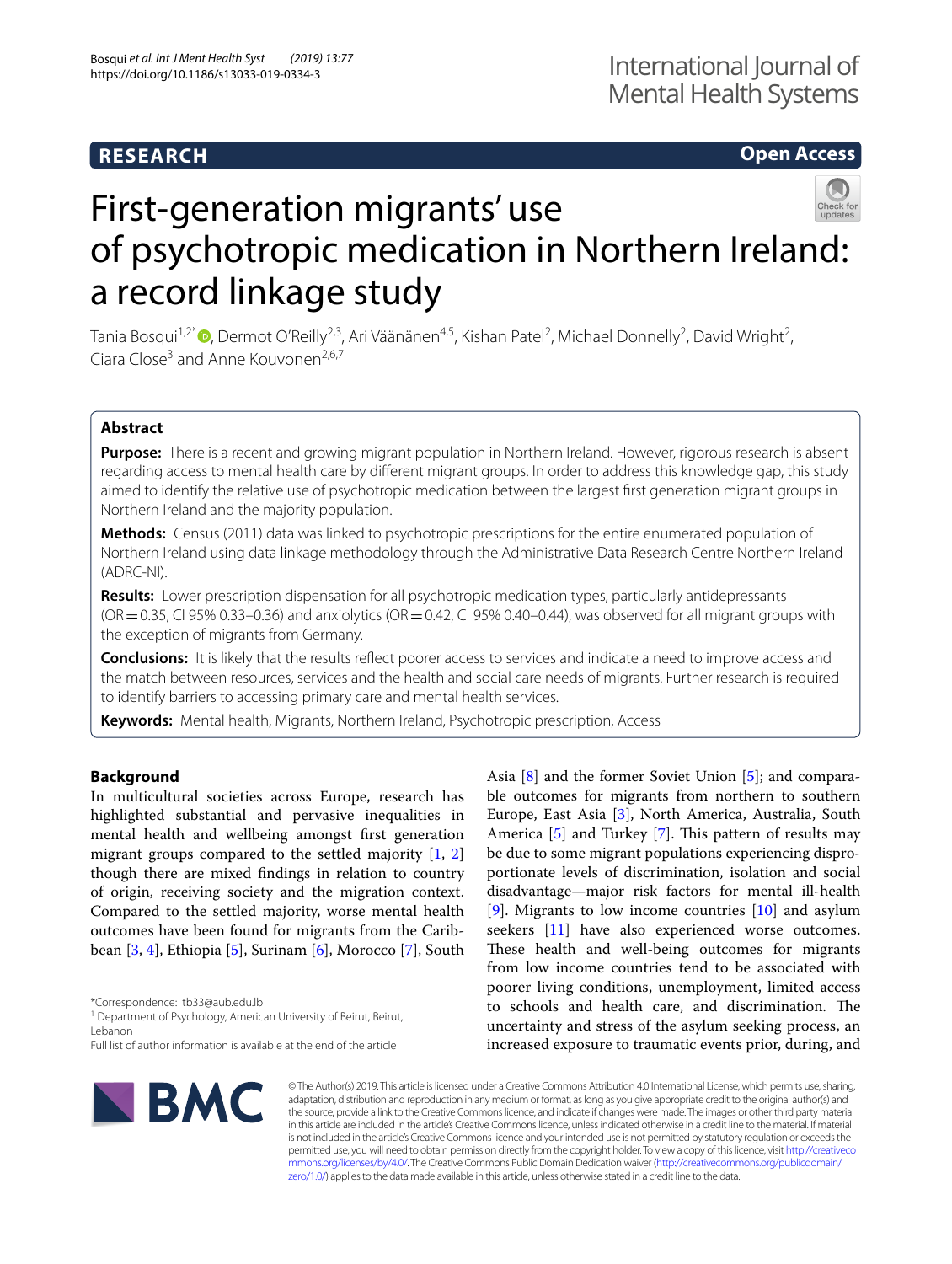post-migration, and frequent experiences of discrimination for people who seek asylum in high income countries contributes to poor outcomes for this vulnerable group [\[12](#page-7-11)]. Other contextual factors, such as downward social mobility after migration, poor working conditions and unemployment  $[13–15]$  $[13–15]$ , and living in an urban high deprivation neighbourhood [\[16](#page-8-1)], have been linked to poorer migrant mental health.

Despite the higher risks and multitude of risk factors, migrants face greater challenges in accessing mental health care than the settled majority population. These challenges include low proficiency of the majority language, fear and shame associated with disclosing mental health difficulties, lack of knowledge about how to access services, and greater distances and higher associated costs to travel to services  $[17]$ . These challenges are compounded by widespread institutional racism and discrimination in services and low cultural competence of health care staff  $[18]$  $[18]$ . Register-based studies found an overall lower uptake of mental health treatment by migrant groups. In Sweden, psychotropic prescription dispensations were lower for refugees than Swedish-born residents, with a comparable level reached after 10 years of residence [\[19](#page-8-4)]; and in Denmark, antidepressant uptake after hospitalisation for depression was found to be lower for migrant groups compared to Danish-born residents [[20\]](#page-8-5). In tertiary care, however, migrants were found to have a higher risk of hospital admission compared to the Swedish born majority  $[21]$ . These contrasting findings have been explained by a greater use of emergency and involuntary health care by migrants, and an underuse of primary care and voluntary services [\[11](#page-7-10)].

Northern Ireland, once a region of high outward migration to other parts of the world, has seen a rapid increase in international inward migration since the accession of eight Eastern European countries to the European Union (EU) in 2004; 4.4% of all Census respondents in 2011 were born outside the United Kingdom (UK) and Republic of Ireland (RoI), compared to only 1.8% in 2001 [\[22](#page-8-7)]. Research is sparse regarding the mental health needs of frst generation migrants living in Northern Ireland despite the increasing migrant population size and the potentially serious implications for mental health policy and service provision. Additionally, the unique context of Northern Ireland, with ongoing sectarian tensions and a high level of psychiatric disorders related to the 30 year civil confict [\[23](#page-8-8)] as well as dramatic increases in racially motivated hate crimes [[24\]](#page-8-9), makes the generalisation of fndings from other European countries and regions even more difficult. The few studies conducted so far in Northern Ireland indicated a mixed picture about the mental health of migrant groups. For example, a smallscale qualitative study found high levels of depression among the Polish-born population of Northern Ireland [[25\]](#page-8-10), whilst a Census-based study found lower levels of self-reported mental health problems compared to the Northern Ireland-born population  $[26]$  $[26]$ . This finding is in direct contrast to multiple studies in other countries that founder higher levels of self-reported mental health problems [\[1](#page-7-0), [2\]](#page-7-1), and was explained by a higher degree of stigma that afected the reporting of mental illness by migrant groups, and by the pre-existing high level of mental ill-health in Northern Ireland. This study investigates for the frst time the level of mental health care use, measured by psychotropic medication prescriptions, by migrant groups in this Northern Ireland context.

The formation of the Administrative Data Research Centre—Northern Ireland (ADRC-NI) [\[27](#page-8-12)] has provided opportunities to research the mental health needs of frst generation migrants on a large scale, using the entire population of Northern Ireland enumerated in the 2011 Census, linked anonymously to dispensed psychotropic prescriptions. This research capacity afforded an opportunity to accurately estimate the use of psychotropic medication by the migrant population of Northern Ireland and, in turn, to inform statutory and third sector services designed to improve the population's mental health and enhance societal equality. Previous record-linkage research in other countries and regions have yielded large sample sizes and high data accuracy, thereby addressing the limitations of other research methodologies in the feld of migrant mental health [[11](#page-7-10)].

This study used large-scale administrative linked datasets to determine the relative use of psychotropic medication (antidepressants, anxiolytics and hypnotics, and anti-psychotic drugs) between the largest frst generation migrant groups in Northern Ireland and the UK and RoI-born majority. Based on fndings from Sweden to Denmark on low migrant psychotropic use, and the documented barriers for migrants to access mental health care in Northern Ireland [\[28](#page-8-13)], we expect that this study will fnd; (a) that migrants will use signifcantly less prescribed psychotropic medication than the settled majority; (b) that there will be within-group diferences dependent on region of migration; and (c) that diferences will narrow after adjustment for individual and neighbourhood socio-economic and demographic characteristics.

#### **Methods**

# **Data Sources**

Through the ADRC-NI, this population-based study linked the entire enumerated population of Northern Ireland in the 2011 Census to individual psychotropic prescriptions using data from the Enhanced Prescribing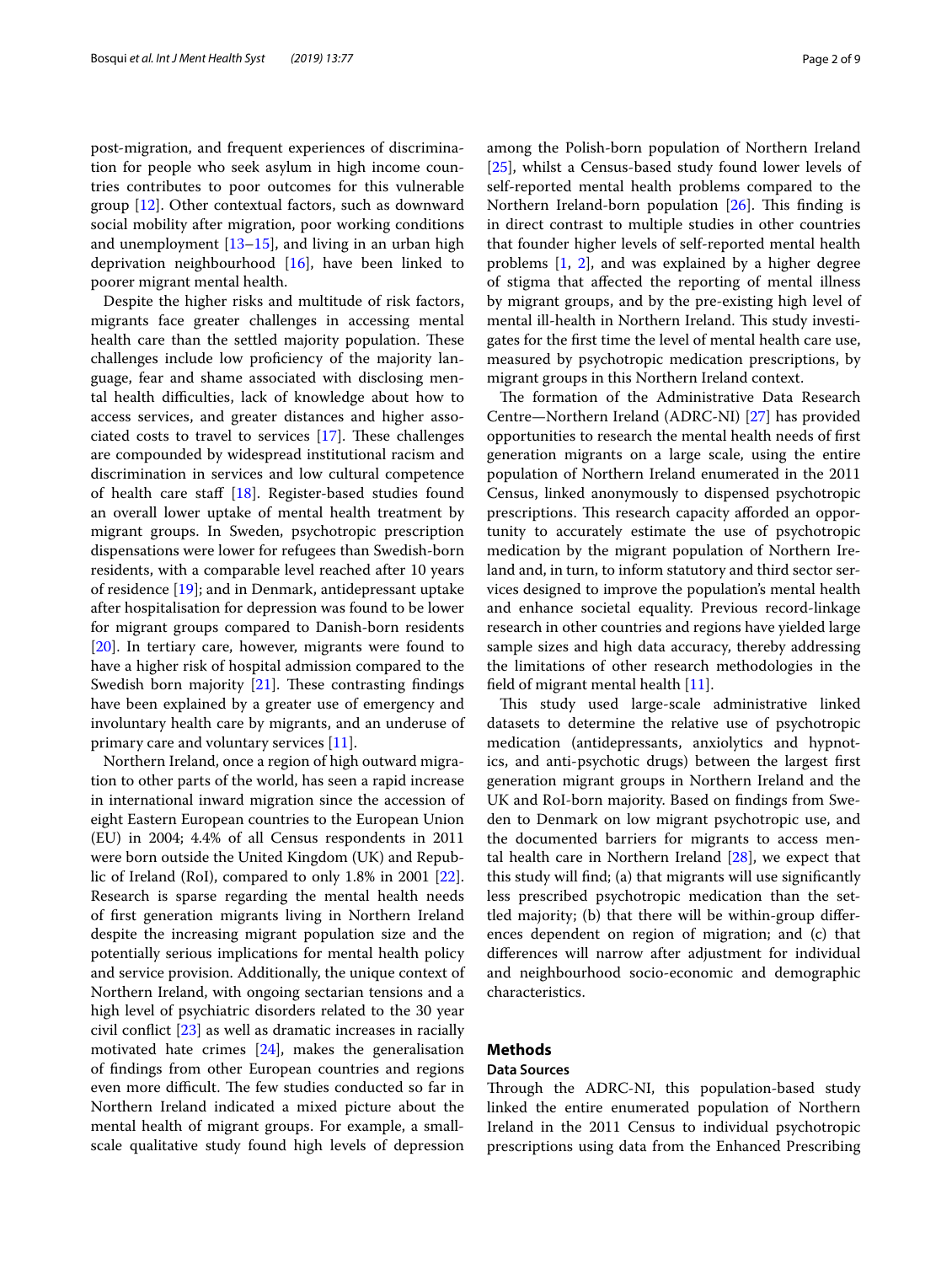Database (EPD) held by the Business Services Organisation (BSO).

The 2011 Census of Northern Ireland holds comprehensive and robust de-identifed data on demographic and socio-economic characteristics (e.g. age, sex marital status, employment status, home ownership); migration characteristics (e.g. country of birth); and neighbourhood factors (e.g. urbanicity). The latter is maintained by the Northern Ireland Neighbourhood Information Service (NINIS). The completion of the Census is mandatory for all households in Northern Ireland, accurate on the day of the Census (27 March 2011), and is subjected to rigorous quality assurances. Just under 92% of residents adequately completed the Census, an additional 4% were captured through Health Card Registers and the remaining were imputed through a coverage and assessment process, totalling a population of 1,810,900 residents [\[29](#page-8-14)].

Prescription data, held by BSO, has data on prescriptions dispensed from pharmacists or dispensing doctors, including the BNF (British National Formulary) code. This study obtained information of individual prescribed medications for antidepressants, hypnotics and anxiolytics, and drugs used to treat psychoses and related disorders for a time period that contains the Census date, from 01 January 2011 until 31 December 2011.

General Practitioner (GP) appointments and prescription medications are free of charge for all those entitled to register in the Health and Social Care (HSC) system of Northern Ireland, including those seeking asylum that are supported by the National Asylum Support Service (NASS). However, asylum seekers at the time of data collection who had their asylum application refused were no longer entitled to access primary health services regardless of whether they remained in the country [\[30](#page-8-15)].

#### **Population description**

The population included in this study was all non-institutionalised residents of Northern Ireland enumerated in the 2011 Census (1,672,552 records) matched to BSO data (1,587,627 records). Children and older adults (<16 and >64) were excluded as their use of psychotropic medication may be confounded by other health factors (567,868 records removed). All non-response (missing/ edited) data were excluded prior to obtaining the dataset from NISRA as part of the data protection agreement. In total, 1,019,759 records were included in the fnal sample.

# **Variable preparation**

# *Migrant status and origin*

For the purposes of this study a frst-generation migrant was defned as a person resident in Northern Ireland who was born outside of Northern Ireland, the rest of the UK, and RoI. Given the unique socio-political context of Northern Ireland, a sensitivity analysis was also conducted using an alternative defnition of the settled majority. In this defnition, the settled majority included only those born in Northern Ireland, therefore creating a separate category for those born in the rest of the UK and RoI. Due to small numbers from some countries of origin, only the largest migrant groups were included based on a single country of birth, while the other countries were combined into larger regional categories. In total, 16 categories of migrant country or region of birth were included; Poland, Lithuania, India, USA, Germany, North Africa and Middle East, Central/Eastern/Western Africa, Southern Africa, Americas/Caribbean, China and Hong Kong, Central/Eastern/South Eastern Asia and Eastern Europe (non-EU), Southern Asia, Central/Eastern Europe (CEE), Southern Europe, Northern and Western Europe, and Oceania (for a list of included countries see Additional fle [1](#page-7-13): Table S1).

#### *Psychotropic prescriptions*

Psychotropic prescriptions were categorised as indicated for common mental disorders; (a) antidepressants (BNF code 4.3), and (b) anxiolytics and hypnotics (BNF code 4.1); and for psychotic disorders; c) antipsychotics including all drugs used in psychoses and related disorders (BNF code 4.2). Individuals were coded as having used a psychotropic medication if they had accessed at least one prescription in 2011, the same year as the Census.

#### *Individual characteristics*

Individual socio-demographic characteristics relevant for mental health were derived from the Census. These include gender (male/female), age (16–24, 25–34, 35–44, 45–54, 55–64), marital status (married, never married, separated/divorced/widowed), employment status (managerial, intermediate, small employers, routine/semiroutine, never worked/long-term unemployed, students, home ownership (owners, private renters, social renters), car ownership (0, 1, 2+) and chronic physical health problems (yes/no for at least one of: breathing difficulties, mobility difficulties, or long term pain).

#### *Area characteristics*

Urbanicity was measured by settlement band (urban: Belfast and Derry; intermediate; rural) based on Super Output Areas (SOA) derived from the Census.

#### **Data linkage**

Census and prescription data were linked using anonymous one-way encryption methods by the data custodians at BSO and the Northern Ireland Statistics and Research Agency (NISRA). Anonymous de-identifed data was made available to the accredited research team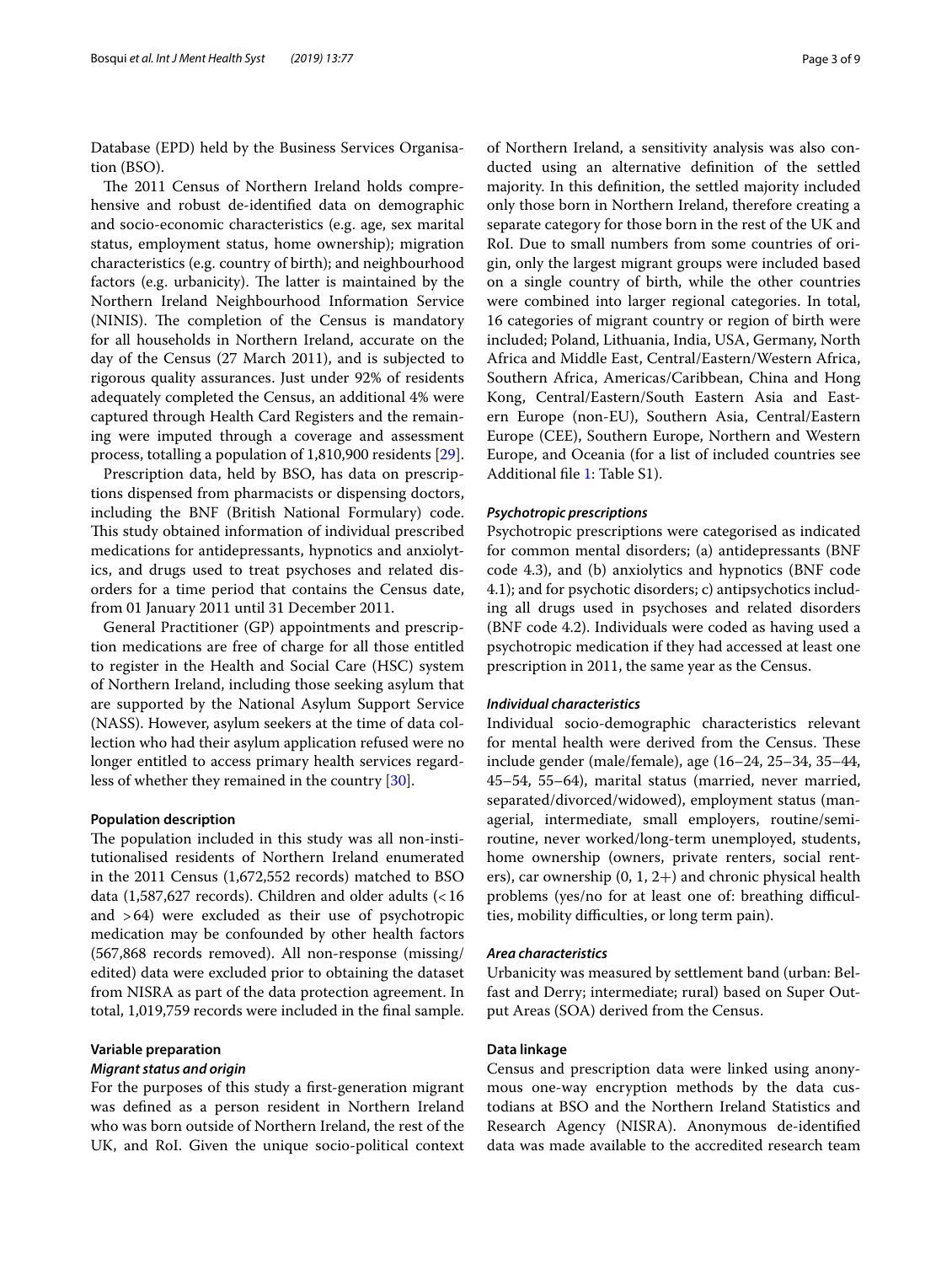in a secure setting located in NISRA. All output was screened by Research Support Officers in NISRA for non-identifability before being approved for release. Ethical approval was obtained from the Office for Research Ethics Committee Northern Ireland (ORECNI; Ref: 15/WM/0212), the Research Ethics Committee for the School of Medicine, Dentistry and Biomedical Sciences at Queen's University Belfast (Ref: 14/54), and the Administrative Data Research Network (ADRN) Approvals Panel (Ref: 2014/008); and conform to the principles embodied in the 1964 Declaration of Helsinki and its later amendments.

#### **Statistical analysis**

Descriptive analyses of the sample included comparisons (frequencies) of socio-demographic characteristics between migrant groups and the settled majority, and the testing of any diferences between groups (using  $\chi^2$ ). The logistic regressions (with CIs at 95%) were run for all psychotropic medications and all migrant groups compared to the settled majority, using four models. The frst model was unadjusted, the second was adjusted for demographic factors (age, gender, and marital status), the third was adjusted for physical health, and the fnal model was adjusted fully for socio-demographic factors (employment, car availability, housing tenure, and urbanicity). These models provided an overall analytical picture of diferences in prescriptions and the impact of socio-demographic and economic factors. Next, the adjusted models were applied to diferent psychotropic medication types broken down by migrant group in order to observe any group diferences, and prescription type diferences, in the use of psychotropic medications.

A sensitivity analysis was conducted that included only people who were born in Northern Ireland in the settled majority group. No signifcant diference was found in the number of psychotropic prescriptions between diferent definitions of the settled majority ( $p=0.10$ ).

#### **Results**

#### **Population characteristics**

A total of 1,019,759 people were included, 49,342 of whom were born outside of the UK and RoI (4.8%). Table [1](#page-4-0) shows that migrants had a higher proportion of employment in routine work and of private renting than the majority settled population. A breakdown by migrant group (see Additional fle [1:](#page-7-13) Table S2), showed that migrants from Poland, Lithuanian and other Central and Eastern European (CEE) countries had the highest proportion of routine work and private renting, whilst migrants from Germany, the USA, Americas/Caribbean, and Northern and Western Europe had the highest proportion of home ownership after the settled majority.

#### *Prescription of psychotropic medication*

In total, 11.8% of migrants were prescribed a psychotropic medication compared to 24% of the settled majority. A breakdown of prescription type by migrant group is displayed in Additional fle [1](#page-7-13): Table S3. In both migrant and settled populations, prescriptions were higher for females (settled population= $30.3\%$ , migrants= $14.9\%$ ) than males (settled population =  $17.4\%$ , migrants =  $8.2\%$ ). An interaction efect was tested for a modifying efect of gender on the association between region of birth and psychotropic medication use. No signifcant interaction effect was found  $(p=0.08)$  and therefore logistic regression models were not stratifed by gender.

The results showed a lower likelihood of prescriptions for migrants compared to the settled majority in Northern Ireland; with migrants almost  $60\%$  (OR = 0.42, CI 95%) 0.41–0.43) less likely to have a prescription in the unad-justed model (see Table [2](#page-5-0)). The likelihood reduced further after adjustment for socio-demographic, economic, and health covariates (OR=0.37, CI 95% 0.36-0.38). A breakdown by migrant group (see Table [3\)](#page-6-0) showed that the lower likelihood is consistent across migrant groups, with the exception of a comparable likelihood for migrants from Germany ( $OR = 0.95$ , CI 95% 0.86–1.04). The lowest use of psychotropic medication was found for migrants from Central to Eastern Europe ( $OR = 0.19$ , CI 95% 0.17–0.21), Lithuania (OR=0.20, CI 95% 0.18–0.22), and India (OR = 0.21, CI 95% 0.18–0.24).

In terms of prescription type Table [3](#page-6-0) also shows that all psychotropic types were prescribed less for migrants than the settled majority (anxiolytics  $OR = 0.42$ , CI 95% 0.40–0.44; antidepressants OR=0.35, CI 95%0.33–0.36; and antipsychotics  $OR = 0.37$ , CI 95% 0.34–0.41). For prescription type broken down by migrant group, the same pattern was found for anxiolytics and antidepressants as for psychotropic medication in general. However, for antipsychotics there are some notable differences. Unlike for anxiolytics/hypnotics and antidepressants, migrants from the USA, Southern Africa, the Americas/Caribbean, Southern Asia, and Oceania had a comparable likelihood of having an antipsychotic prescription dispensed. Migrants from Poland, Lithuania and other Central and Eastern European countries, were over 80% less likely to be prescribed antipsychotic medication compared to the settled majority ( $OR = 0.18$ , CI 95% 0.14–0.24; OR=0.19, CI 95% 0.13–0.29; OR=0.16, CI 95% 0.10–0.24; respectively).

#### **Discussion**

This is the first population-based administrative-linked data study to examine access to mental health care by analysing psychotropic prescriptions for frst generation migrants resident in Northern Ireland. The results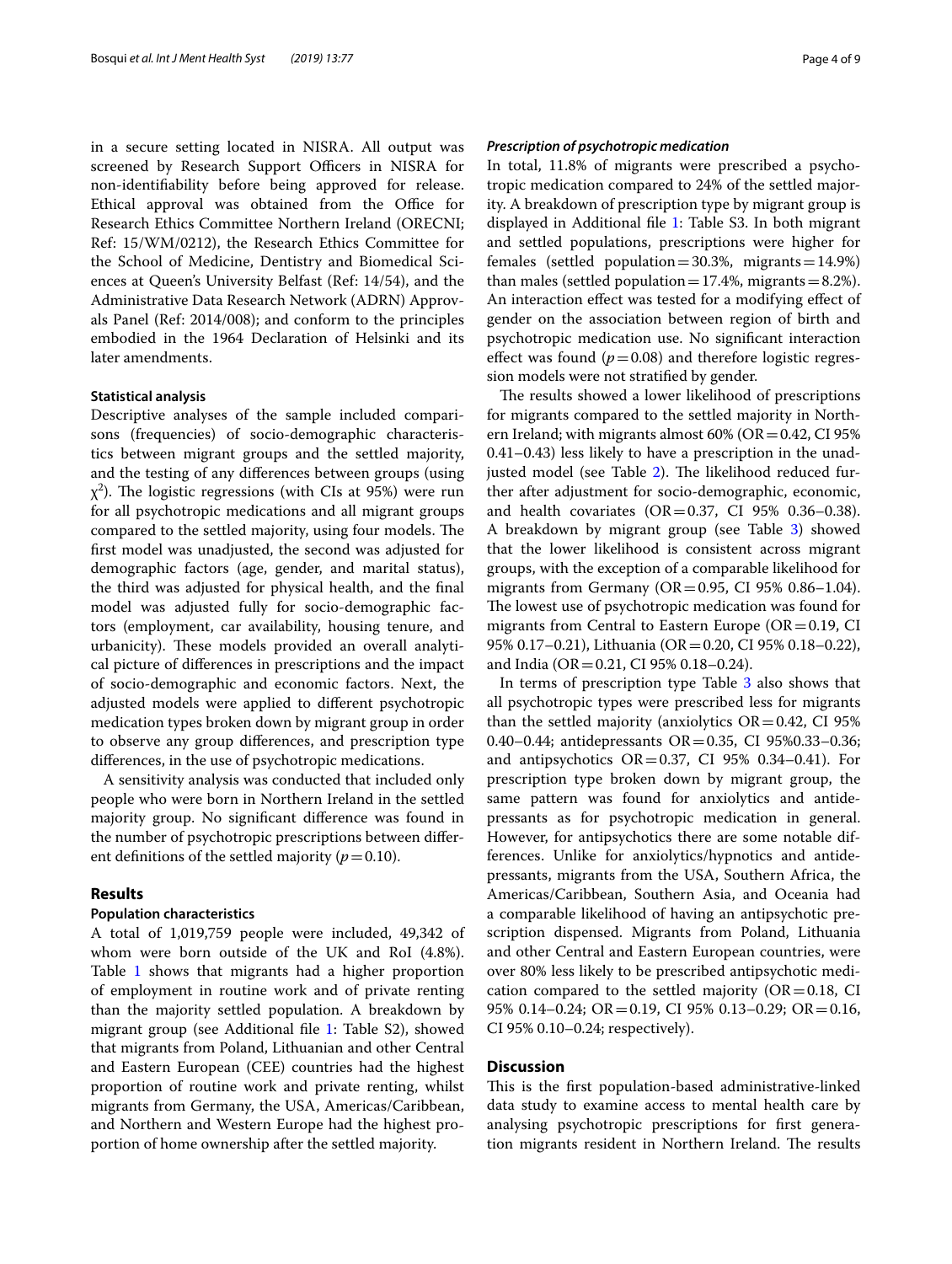<span id="page-4-0"></span>

|                                  | Table 1 Population characteristics for all migrants |  |  |
|----------------------------------|-----------------------------------------------------|--|--|
| compared to the settled majority |                                                     |  |  |

|                                | <b>Northern</b><br><b>Ireland</b> | <b>Great Britain</b><br>and Republic<br>of Ireland | Migrants |
|--------------------------------|-----------------------------------|----------------------------------------------------|----------|
| Number of persons (%)          | 898,945                           | 71,472                                             | 49,342   |
|                                | 88.2                              | 7.0                                                | 4.8      |
| Sex                            |                                   |                                                    |          |
| Male                           | 48.7                              | 46.2                                               | 47.1     |
| Female                         | 51.3                              | 53.8                                               | 52.9     |
| Age                            |                                   |                                                    |          |
| $16 - 24$                      | 19.1                              | 11.7                                               | 13.1     |
| $25 - 34$                      | 19.6                              | 16.1                                               | 37.9     |
| $35 - 44$                      | 20.8                              | 25.1                                               | 26.9     |
| $45 - 54$                      | 22.5                              | 26.7                                               | 15.6     |
| $55 - 64$                      | 18.0                              | 20.4                                               | 6.5      |
| Marital status                 |                                   |                                                    |          |
| Never married                  | 43.1                              | 32.4                                               | 38.5     |
| Married                        | 45.7                              | 53.4                                               | 51.1     |
| Separated/divorced/<br>widowed | 11.2                              | 14.2                                               | 10.4     |
| $NS - SFC$                     |                                   |                                                    |          |
| Managerial                     | 29.0                              | 36.5                                               | 28.1     |
| Intermediate                   | 13.0                              | 12.8                                               | 8.3      |
| Small employers                | 9.2                               | 7.8                                                | 5.8      |
| Routine/semi-routine           | 29.5                              | 27.4                                               | 42.2     |
| Never worked/unem-<br>ployed   | 9.2                               | 8.2                                                | 7.7      |
| Students                       | 10.1                              | 7.3                                                | 8.0      |
| Car availability               |                                   |                                                    |          |
| $\Omega$                       | 13.2                              | 14.4                                               | 22.5     |
| 1                              | 32.0                              | 35.2                                               | 45.9     |
| 2 or more                      | 54.8                              | 50.4                                               | 31.6     |
| Housing tenure                 |                                   |                                                    |          |
| Owns outright                  | 75.5                              | 68.2                                               | 35.7     |
| Private renting                | 11.5                              | 19.1                                               | 54.3     |
| Social renting                 | 13.0                              | 12.7                                               | 10.1     |
| Settlement band                |                                   |                                                    |          |
| Urban                          | 19.8                              | 19.9                                               | 15.2     |
| Intermediate                   | 46.5                              | 48.6                                               | 59.3     |
| Rural                          | 33.7                              | 31.5                                               | 15.5     |

showed a consistently lower level of dispensation of psychotropic drugs for migrants compared to the settled majority, with the exception of a comparable dispensation level for migrants from Germany, and the dispensation specifcally of antipsychotic drugs for a number of other groups. These findings are in keeping with studies in Sweden and Denmark [\[19,](#page-8-4) [20\]](#page-8-5) and may indicate that similar barriers to accessing mental health treatment exist in Northern Ireland.

The lower use of psychotropic medication by most migrants groups, particularly regarding antidepressants and anxiolytics/hypnotics, is likely to refect poorer access to services. Barriers to care may include poorer knowledge about how to access services, greater stigma in relation to help-seeking for mental distress, more negative beliefs about medication [[31\]](#page-8-16), and diverse cultural and religious conceptualisations of mental distress and treatment [\[32](#page-8-17)], as well as structural barriers to accessing services such as poor cultural competencies among service providers, discrimination and prejudice at the point of access [\[33](#page-8-18)], limited availability of translators [\[34\]](#page-8-19), and overall poor service provision [[31](#page-8-16)]. According to Polish migrants in Northern Ireland who were interviewed as part of a qualitative study, language barriers and stigma were the key challenges to accessing mental health services [\[25](#page-8-10)]. Socio-economic factors per se do not appear to contribute to explanations about lower psychotropic medication use. Adjustment for these factors did not afect the diferences between migrant and non-migrant groups.

The improved accessibility for antipsychotic medication compared to antidepressants and anxiolytics for many migrant groups is likely to refect the severity and easier 'visibility' of the illness that requires this treatment. However, the comparable level of psychotropic prescription dispensation, of all types, for migrants from Germany may refect higher social and economic status and opportunity in the group, including higher home ownership than other migrant groups. It may also indicate lower stigma and greater belief in the efectiveness of medication for mental distress in this group. This interpretation is supported by the results of research about stigma [[35\]](#page-8-20) and negative beliefs about medication [\[36](#page-8-21)], both of which tend to be associated with less access and use of mental health services.

In the context of Northern Ireland, these fndings are of particular importance. Migration from countries outside Great Britain and RoI is a relatively new, and growing, phenomenon for Northern Ireland. Migrants join a post-confict society that continues to struggle with the challenges of healing hurts and divisions. Often, available housing and accommodation for migrants is located in divided and polarised community settings that are relatively impoverished. Some migrants have been the target of increasing racist hate crimes [\[24\]](#page-8-9) and there is a degree of anti-migrant discourse that is fuelled by ongoing sectarianism and the fallout of the 2007–2008 economic crisis. Qualitative evidence indicates that many migrants do not feel they 'belong' in Northern Ireland [\[25,](#page-8-10) [28\]](#page-8-13), which afects all aspects of their lives, including health and health care. The lower use of psychotropic drugs found in this study may refect a degree of disafection from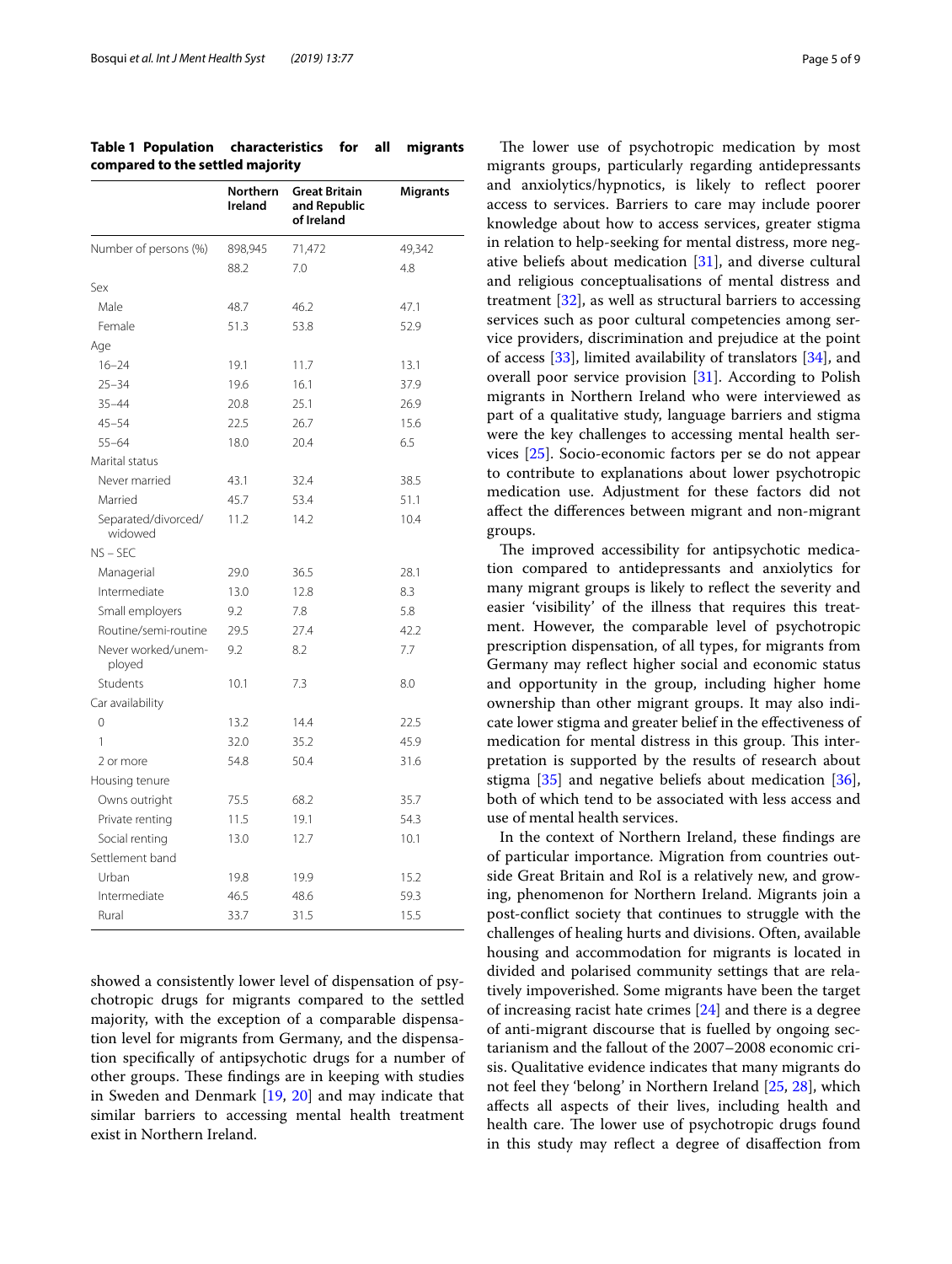|                                 | Model 1 OR (CI)          | Model 2 OR (CI)     | Model 3 OR (CI)      | Model 4 OR (CI)     |
|---------------------------------|--------------------------|---------------------|----------------------|---------------------|
| Migrant status (ref: settled)   |                          |                     |                      |                     |
| All migrants                    | $0.42(0.41 - 0.43)$      | $0.45(0.43 - 0.46)$ | $0.47(0.46 - 0.48)$  | $0.37(0.36 - 0.38)$ |
| Age (ref: 16-24)                |                          |                     |                      |                     |
| $25 - 34$                       |                          | $2.69(2.63 - 2.74)$ | $2.68(2.62 - 2.73)$  | $2.14(2.09 - 2.19)$ |
| $35 - 44$                       |                          | 4.51 (4.42-4.61)    | $4.26(4.17 - 4.35)$  | $3.38(3.29 - 3.46)$ |
| $45 - 4$                        |                          | $5.83(5.71 - 5.96)$ | $5.10(4.99 - 5.21)$  | $4.04(3.94 - 4.14)$ |
| $55 - 64$                       |                          | $6.68(6.53 - 6.83)$ | $5.08(4.96 - 5.20)$  | $3.93(3.82 - 4.03)$ |
| Sex (ref: male)                 |                          |                     |                      |                     |
| Female                          |                          | $2.06(2.04 - 2.08)$ | $2.12$ (2.10 - 2.14) | $2.11(2.09 - 2.14)$ |
| Marital status (ref: married)   |                          |                     |                      |                     |
| Never married                   |                          | $1.55(1.53 - 1.57)$ | $1.46(1.44 - 1.48)$  | $1.03(1.02 - 1.05)$ |
| Separated/divorced/widowed      |                          | $2.33(2.30-2.36)$   | $2.15(2.12 - 2.18)$  | $1.47(1.45 - 1.49)$ |
| Poor physical health (ref: no)  |                          |                     |                      |                     |
| Yes                             |                          |                     | 2.99 (2.96-3.03)     | $2.62(2.58 - 2.65)$ |
| NS - SEC (ref: managerial)      |                          |                     |                      |                     |
| Small employers                 |                          |                     |                      | $1.25(1.23 - 1.27)$ |
| Intermediate                    |                          |                     |                      | $1.11(1.10-1.14)$   |
| Routine/semi-routine            |                          |                     |                      | $1.42(1.40 - 1.43)$ |
| Never worked/unemployed         |                          |                     |                      | $1.53(1.50-1.56)$   |
| Students                        |                          |                     |                      | $0.72(0.71 - 0.76)$ |
| Car availability (ref: $2+$ )   |                          |                     |                      |                     |
|                                 |                          |                     |                      | $1.31(1.29 - 1.32)$ |
| $\Omega$                        |                          |                     |                      | $1.71(1.68 - 1.74)$ |
| Housing tenure (ref: owns)      |                          |                     |                      |                     |
| Private renting                 |                          |                     |                      | $1.33(1.31 - 1.36)$ |
| Social renting                  |                          |                     |                      | $1.69(1.66 - 1.72)$ |
| Urban-rural living (ref: urban) |                          |                     |                      |                     |
| Intermediate                    | $\overline{\phantom{0}}$ |                     |                      | $0.97(0.95 - 1.00)$ |

Rural – – – 0.89 (0.88–0.90)

<span id="page-5-0"></span>**Table 2 Logistic regression for dispensation of any psychotropic medication**

Model 1: Unadjusted

Model 2: Adjusted for demographic factors

Model 3: Plus adjustment for poor physical health

Model 4: Plus adjustment for socioeconomic factors

*OR* odds ratio, *CI* confdence intervals

Northern Irish civil society. These findings highlight the need for further examination of the challenges and factors that afect migrant health and wellbeing in Northern Ireland as well as avenues to address them.

#### **Strengths and limitations**

This study uses data linkage methodology and draws on robust and comprehensive administrative data about the whole enumerated population of Northern Ireland in the 2011 Census. It is the frst study to use these data to identify psychotropic prescription utilisation between migrant groups in comparison to the settled majority population. Despite its large population-based sample and high quality real-world data, the study has a number of limitations. The dataset assumes that migrant groups had an opportunity to respond to the Census, and that they flled out the Census to the same extent as the settled majority. No undocumented migrants are included in the data, and it is unclear to what extent this may afect the results as little is known about the number of undocumented migrants in Northern Ireland. However, given the already poor access to services, undocumented migrants are likely to have even poorer access to services than documented migrants. This is supported by European data on poor access to primary care services for irregular or undocumented migrants  $[37]$  $[37]$  $[37]$ . There is also some indication that, given the structural barriers to care, migrants from nearby countries in the EU may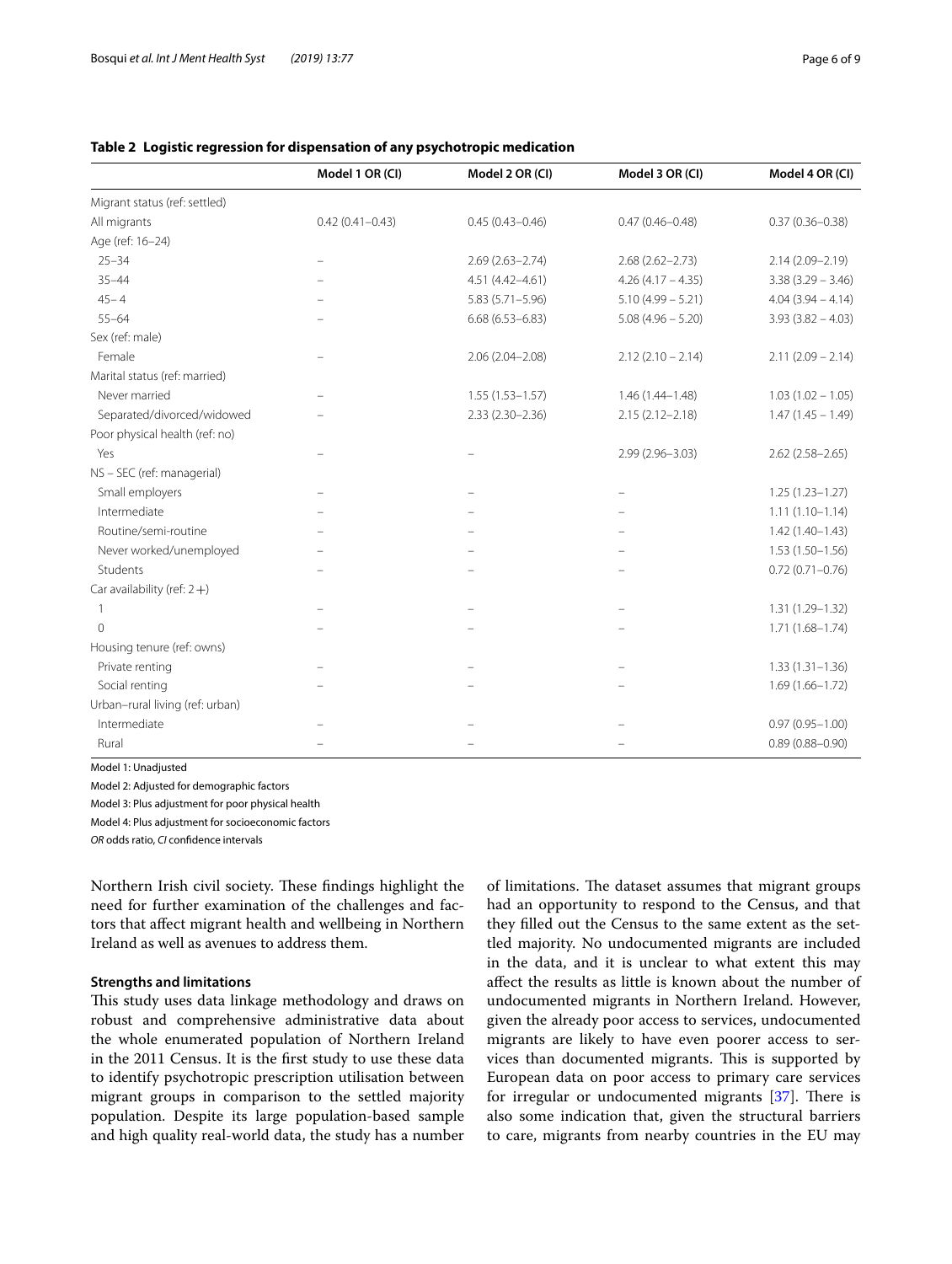|                               | All prescriptions OR (CI) | Anti-depressants OR (CI) | <b>Anxiolytics</b><br>and hypnotics<br>OR (CI) | Anti-psychotics OR (CI) |
|-------------------------------|---------------------------|--------------------------|------------------------------------------------|-------------------------|
| Migrant status (ref: settled) |                           |                          |                                                |                         |
| All migrants                  | $0.37(0.36 - 0.38)$       | $0.35(0.33 - 0.36)$      | $0.42(0.40 - 0.44)$                            | $0.37(0.34 - 0.41)$     |
| Poland                        | $0.24(0.23 - 0.26)$       | $0.21(0.20 - 0.23)$      | $0.29(0.26 - 0.31)$                            | $0.18(0.14 - 0.24)$     |
| Lithuania                     | $0.20(0.18 - 0.22)$       | $0.18(0.16 - 0.21)$      | $0.22(0.19 - 0.26)$                            | $0.19(0.13 - 0.29)$     |
| India                         | $0.21(0.18 - 0.24)$       | $0.16(0.13 - 0.19)$      | $0.28(0.23 - 0.34)$                            | $0.29(0.18 - 0.49)$     |
| <b>USA</b>                    | $0.79(0.71 - 0.89)$       | $0.78(0.68 - 0.88)$      | $0.66(0.56 - 0.77)$                            | $0.94(0.68 - 1.29)$     |
| Germany                       | $0.95(0.86 - 1.04)$       | $0.91(0.83 - 1.01)$      | $1.00(0.89 - 1.12)$                            | $0.91(0.71 - 1.16)$     |
| North Africa and Middle East  | $0.59(0.49 - 0.70)$       | $0.55(0.46 - 0.67)$      | $0.56(0.44 - 0.71)$                            | $0.47(0.27 - 0.82)$     |
| C/E/W Africa                  | $0.54(0.47 - 0.62)$       | $0.49(0.42 - 0.56)$      | $0.59(0.50 - 0.70)$                            | $0.65(0.46 - 0.93)$     |
| Southern Africa               | $0.83(0.71 - 0.96)$       | $0.73(0.62 - 0.87)$      | $0.82(0.67 - 1.00)$                            | $0.89(0.58 - 1.38)$     |
| The Americas/Caribbean        | $0.79(0.71 - 0.88)$       | $0.79(0.70 - 0.89)$      | $0.81(0.71 - 0.93)$                            | $0.72(0.52 - 1.01)$     |
| China and Hong Kong           | $0.23(0.20 - 0.26)$       | $0.19(0.16 - 0.23)$      | $0.30(0.24 - 0.36)$                            | $0.29(0.18 - 0.47)$     |
| C/E/SE Asia and E. Europe     | $0.23(0.20 - 0.26)$       | $0.19(0.16 - 0.22)$      | $0.32(0.27 - 0.37)$                            | $0.21(0.13 - 0.32)$     |
| Southern Asia                 | $0.54(0.45 - 0.65)$       | $0.45(0.37 - 0.56)$      | $0.55(0.43 - 0.71)$                            | $0.89(0.56 - 1.40)$     |
| C/E Europe (CEE)              | $0.19(0.17 - 0.21)$       | $0.17(0.15 - 0.19)$      | $0.19(0.16 - 0.23)$                            | $0.16(0.10 - 0.24)$     |
| Southern Europe               | $0.60(0.54 - 0.66)$       | $0.60(0.54 - 0.68)$      | $0.61(0.53 - 0.70)$                            | $0.48(0.35 - 0.66)$     |
| Northern and Western Europe   | $0.49(0.42 - 0.57)$       | $0.49(0.41 - 0.58)$      | $0.53(0.43 - 0.66)$                            | $0.39(0.22 - 0.69)$     |
| Oceania                       | $0.75(0.65 - 0.86)$       | $0.70(0.60 - 0.82)$      | $0.79(0.66 - 0.96)$                            | $0.92(0.63 - 1.36)$     |

#### <span id="page-6-0"></span>**Table 3 Fully adjusted model for diferent psychotropic medications by migrant group**

*C* central, *CI* confdence intervals, *E* eastern, *OR* odds ratio, *SE* south eastern, *W* western

return home to access medical treatment [\[25](#page-8-10)] and this may contribute to lower levels of uptake in Northern Ireland. Finally, additional characteristics of time since most recent arrival in Northern Ireland, reason for migration, and profciency in English could not be included due to low response rate, insufficient sample sizes, and no signifcant efect respectively. Exploration of diferent reasons for migration (such as asylum seeking and economic migration) was particularly difficult in the administrative data set due to small numbers in some groups. In terms of defning access to mental health care, prescriptions of psychotropic medications may refect a range of different difficulties and are not synonymous with mental health care. Some migrant groups may be more likely to seek treatment in other service types, such as psychological therapy, family and community support, or religious healers [[38\]](#page-8-23). Antidepressant medication can also be prescribed for related health conditions such as chronic pain and sleep problems  $[39]$ . This study is therefore reflective only of medical treatment of distress and not of other forms of mental health care or specifc psychiatric conditions.

#### **Implications**

The consistent findings of lower use of psychotropic medications for most migrant groups in Northern Ireland is likely to be a result of poorer access to services. Improved access to care is imperative in order to improve the wellbeing of these groups. Improving access may involve additional training for staff in providing culturally sensitive care, provision of cultural mediators and translators, recruiting a diverse health practitioner team, creating partnerships with community migrant groups, and implementing preventative interventions for at-risk groups such as refugees and asylum seekers. Improvement can also be made at a social level, such as interventions that address the disproportionate disadvantage and acculturation stress afecting frst generation migrants [[39\]](#page-8-24). Attention is needed at the policy level in order to ensure that these research-informed ways of improving access to services by migrants are implemented and delivered. The need to improve access to mental health care is particularly important given the growing number of migrant populations, and the toll that this may take on the health and social care system in the future, if the needs-services gap is not met. Further research is required to understand the barriers to care, in order to address this inequality in service provision.

# **Conclusions**

This large study linked Census data to psychotropic prescriptions for the entire enumerated population of Northern Ireland and found lower dispensation of psychotropic medication, particularly antidepressants and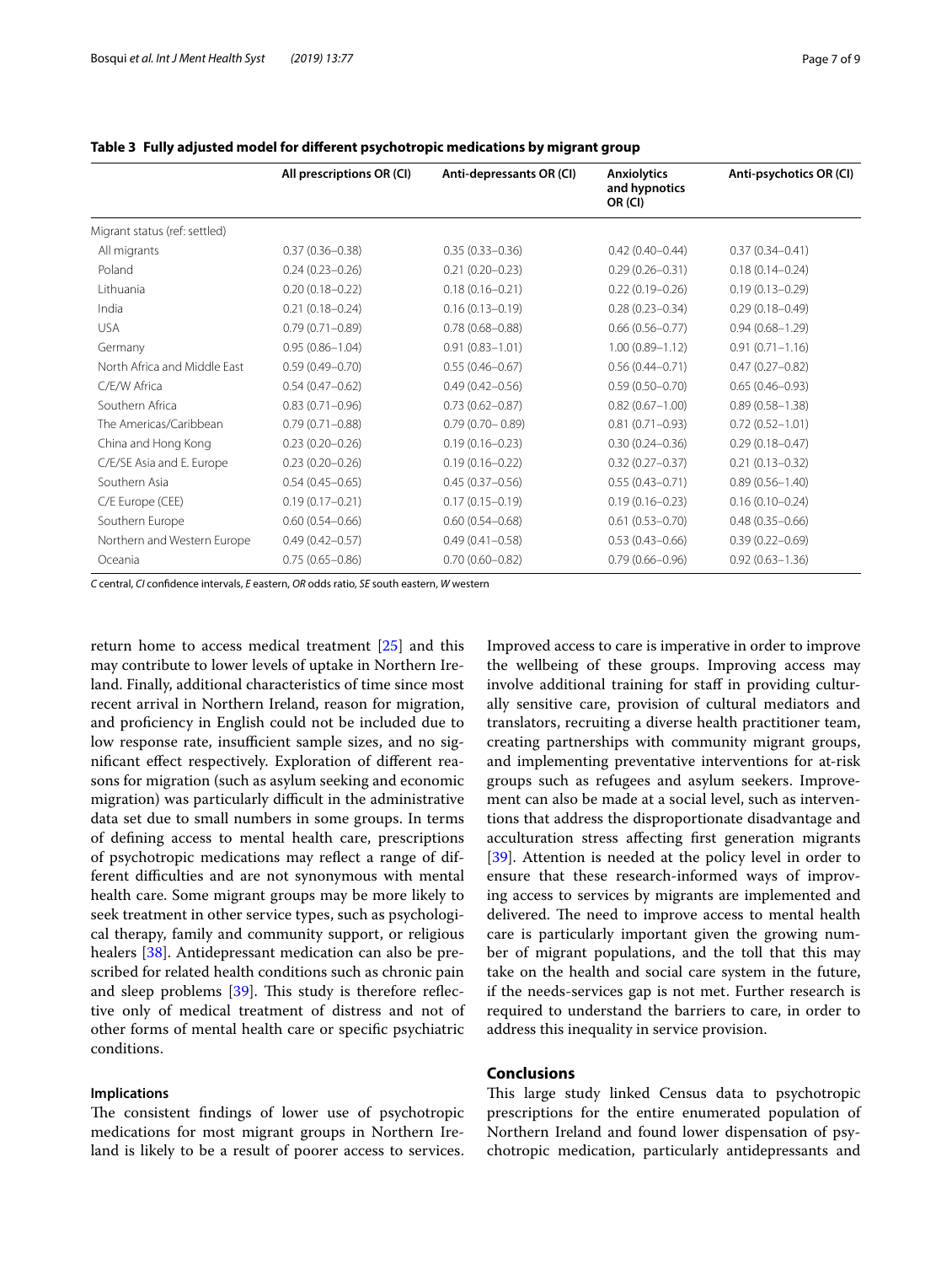anxiolytics, for frst generation migrants compared to the settled majority. It is likely that the results refect poorer access to services and indicate a need to improve access and the match between resources, services and the health and social care needs of migrants.

#### **Supplementary information**

**Supplementary information** accompanies this paper at [https://doi.](https://doi.org/10.1186/s13033-019-0334-3) [org/10.1186/s13033-019-0334-3.](https://doi.org/10.1186/s13033-019-0334-3)

#### <span id="page-7-13"></span>**Additional fle 1: Table S1.** Country categories. **Table S2.** Popula-

tion characteristics by migrant group compared to the settled majority. **Table S3.** Prescriptions by migrant group compared to the settled majority.

#### **Abbreviations**

ADRC-NI: Administrative Data Research Centre Northern Ireland; BNF: British National Formulary; BSO: Business of Organisation; CEE: Central and Eastern European; CI: confdence intervals; EU: European Union; GP: general practitioner; HSC: health and social care; NASS: National Asylum Support Service; NINIS: Northern Ireland Neighbourhood Information Service; NISRA: Northern Ireland Statistics and Research Agency; OR: odds ratio; RoI: Republic of Ireland; SOA: Super Output Areas; UK: United Kingdom.

#### **Acknowledgements**

The Administrative Data Research Network takes privacy protection very seriously. All information that directly identifes individuals will be removed from the datasets by trusted third parties, before researchers get to see it. All researchers using the Network are trained and accredited to use sensitive date safely and ethically, they will only access the data via a secure environment, and all of their fndings will be vetted to ensure they adhere to the strictest confdentiality standards. The help provided by the staf of the Administrative Data Research Network Northern Ireland (ADRC-NI) and the Northern Ireland Statistics and Research Agency (NISRA) Research Support Unit is acknowledged. The ADRC-NI is funded by the Economic and Research Council (ESRC). The authors alone are responsible for the interpretation of the data and any views or opinions presented are solely those of the author and do not necessarily represent those of the ADRC-NI. The Census and BSO data has been supplied for the sole purpose of this project. The help provided by the staff of the NILS Research Support Unit is acknowledged. The NILS-RSU is funded by the Economic and Social Research Council (ESRC) and the Northern Ireland Government. The authors alone are responsible for the interpretation of the data and any views or opinions presented are solely those of the author and do not necessarily represent those of NISRA/NILS..

#### **Authors' contributions**

AK, DO'R, MD, DW, and TB designed and conceptualized the study. TB drafted the article. KP and TB analysed the data with support from all other authors. All authors contributed to the study design, interpreting fndings, reviewing the article and revising it critically for important intellectual content. All authors read and approved the fnal manuscript.

#### **Funding**

The study was funded as part of an Administrative Data Research Centre Northern Ireland (ADRC-NI) research programme, funded by the Economic and Social Research Council (ESRC) (Grants ES/L007509/1 and ES/S00744X/1). DOR, MD, and AK were also supported by the Medical Research Council (MRC) (Grant MR/K023241/1). AK was additionally supported by the Academy of Finland (Grant 312310 for the Centre of Excellence for Research on Ageing and Care, RG 3 Migration, Care and Ageing).

#### **Availability of data and materials**

The datasets generated and analysed during the current study are not publicly available as they are protected by the Northern Ireland Statistics and Research Agency and can only be provided with their review and permission.

Ethical approval was obtained from the Office for Research Ethics Committee Northern Ireland (ORECNI; Ref: 15/WM/0212), the Research Ethics Committee for the School of Medicine, Dentistry and Biomedical Sciences at Queen's University Belfast (Ref: 14/54), and the Administrative Data Research Network (ADRN) Approvals Panel (Ref: 2014/008); and conform to the principles embodied in the 1964 Declaration of Helsinki and its later amendments.

#### **Consent for publication**

Not applicable.

#### **Competing interests**

The authors declare that they have no competing interests.

#### **Author details**

<sup>1</sup> Department of Psychology, American University of Beirut, Beirut, Lebanon.<br><sup>2</sup> Administrative Data Research Centre Northern Ireland, Centre for Public Health, Queen's University Belfast, Belfast, UK.<sup>3</sup> UKCRC Centre of Excellence for Public Health (Northern Ireland), Queen's University Belfast, Belfast, UK.<br><sup>4</sup> Finnish Institute of Occupational Health, Helsinki, Finland. <sup>5</sup> School of Social<br>Policy, Sociology and Social Research, University of Kent  $6$  Faculty of Social Sciences, University of Helsinki, Helsinki, Finland.  $\frac{7}{7}$  SWPS University of Social Sciences and Humanities in Wroclaw, Wroclaw, Poland.

# Received: 22 May 2019 Accepted: 20 December 2019

#### **References**

- <span id="page-7-0"></span>1. Close C, Bosqui T, Donnelly M, O'Reilly D, Kouvonen A. Migrant mental health and representation in routine administrative registers. Globalization Health. 2016;12:47.
- <span id="page-7-1"></span>2. Mindis I, Boffetta P. Mood disorders in first- and second-generation immigrants: systematic review and meta-analysis. Br J Psychiatry. 2017;210:182–9.
- <span id="page-7-2"></span>3. Anderson KK, Cheng J, Susser E, McKenzie KJ, Kurdyak P. Incidence of psychotic disorders among frst-generation immigrants and refugees in Ontario. CMAJ. 2015;187(9):E279–86.
- <span id="page-7-3"></span>4. Borque F, Van der Ven E, Malla A. A meta-analysis of the risk for psychotic disorders among frst and second generation immigrants. Psychol Med. 2011;41(5):897–910.
- <span id="page-7-4"></span>5. Weiser M, Werbeloff N, Vishna T, Yoffe R, Lubin G, Shmushkevitch M, Davidson M. Elaboration on immigration and risk for schizophrenia. Psychol Med. 2008;38(8):1113–9.
- <span id="page-7-5"></span>6. Selten JP, Slaets JPJ, Kahn RS. Schizophrenia in Surinamese and Dutch Antillean immigrants to the Netherlands: evidence of an increased incidence. Psychol Med. 1997;27:807–11.
- <span id="page-7-6"></span>7. Veling W, Selten JP, Veen N, Laan W, Blom JD, Hoek HW. Incidence of schizophrenia among ethnic minorities in the Netherlands: a four-year frst-contact study. Schizophr Res. 2006;86:189–93.
- <span id="page-7-7"></span>8. Dean G, Walsh D, Downing H, Shelley E. First admissions of native-born and immigrants to psychiatric hospitals in South-East England 1976. Br J Psychiatry. 1981;139:506–12.
- <span id="page-7-8"></span>9. Chakraborty A, McKenzie K. Does racial discrimination cause mental illness? Br J Psychiatry. 2002;180(6):475–7.
- <span id="page-7-9"></span>10. Lindert J, Ehrenstein OS, Priebe S, Mielck A, Brahler E. Depression and anxiety in labor migrants and refugees—a systematic review and metaanalysis. Soc Sci Med. 2009;69:246–57.
- <span id="page-7-10"></span>11. Patel K, Kouvonen A, Close C, Väänänen A, O'Reilly D, Donnelly M. What do register-based studies tell us about migrant mental health? A scoping review. Syst Rev. 2017;6:78.
- <span id="page-7-11"></span>12. Li SSY, Liddell BJ, Nickerson A. The relationship between post-migration stress and psychological disorders in refugees and asylum seekers. Curr Psychiatry Rep. 2016;18:82.
- <span id="page-7-12"></span>13. Das Munshi J, Leavey G, Stansfelf SA, Prince MJ. Migration, social mobility and common mental health disorders: critical review of the literature and meta-analysis. Ethn Health. 2011;17(1–2):17–53.
- 14. Warfa N, Curtis S, Watters C, Carswell K, Ingleby D, Bhui K. Migration experiences, employment status and psychological distress among Somali